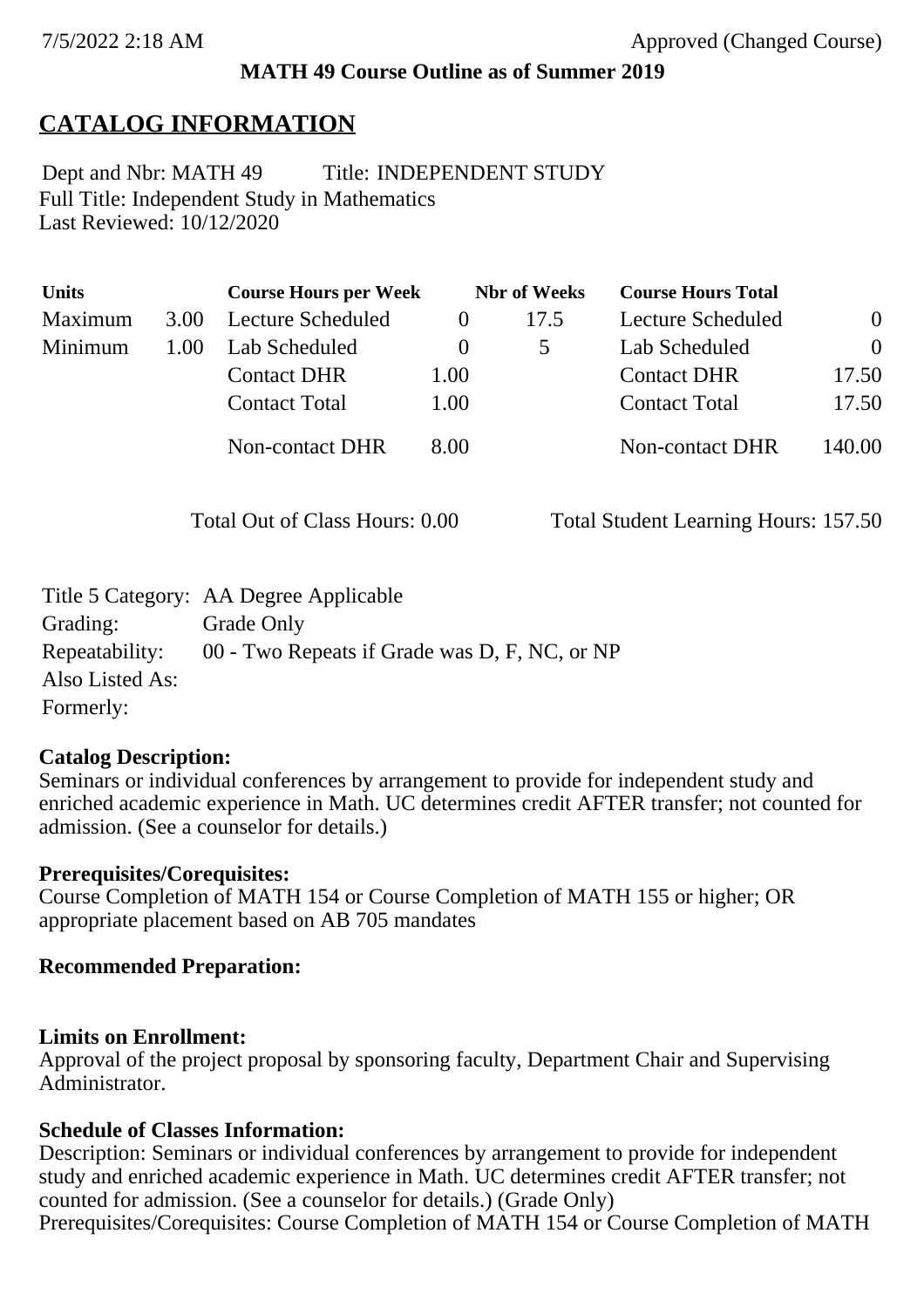155 or higher; OR appropriate placement based on AB 705 mandates Recommended: Limits on Enrollment: Approval of the project proposal by sponsoring faculty, Department Chair and Supervising Administrator. Transfer Credit: CSU;UC. Repeatability: Two Repeats if Grade was D, F, NC, or NP

# **ARTICULATION, MAJOR, and CERTIFICATION INFORMATION:**

| <b>AS Degree:</b><br><b>CSU GE:</b>          | Area<br><b>Transfer Area</b> |            |                  | Effective:<br>Effective: | Inactive:<br>Inactive: |
|----------------------------------------------|------------------------------|------------|------------------|--------------------------|------------------------|
| IGETC:                                       | <b>Transfer Area</b>         |            |                  | Effective:               | Inactive:              |
| <b>CSU Transfer:</b> Transferable Effective: |                              |            | <b>Fall 1981</b> | Inactive:                |                        |
| <b>UC Transfer:</b> Transferable             |                              | Effective: | <b>Fall 1981</b> | Inactive:                |                        |

**CID:**

# **Certificate/Major Applicable:**

[Not Certificate/Major Applicable](SR_ClassCheck.aspx?CourseKey=MATH49)

# **COURSE CONTENT**

### **Student Learning Outcomes:**

Upon completion of the course, students will be able to:

1. Expand their knowledge base in a chosen area of mathematics through independent research.

# **Objectives:**

Upon completion of this coursel, students should be able to:

- 1. Utilize mathematics in the solution of important problems.
- 2. Demonstrate competence in the skills from the selected study topic.
- 3. Formulate and execute a strategy to solve stated problems.

# **Topics and Scope:**

Contents will vary with the student, but generally will reflect a student's special interests and abilities.

# **Assignment:**

Assignments (e.g. reading reports, term papers, homework problems, oral or poster presentations, objective exams) for Math 49 will vary with the student and sponsoring instructor.

# **Methods of Evaluation/Basis of Grade:**

**Writing:** Assessment tools that demonstrate writing skills and/or require students to select, organize and explain ideas in writing.